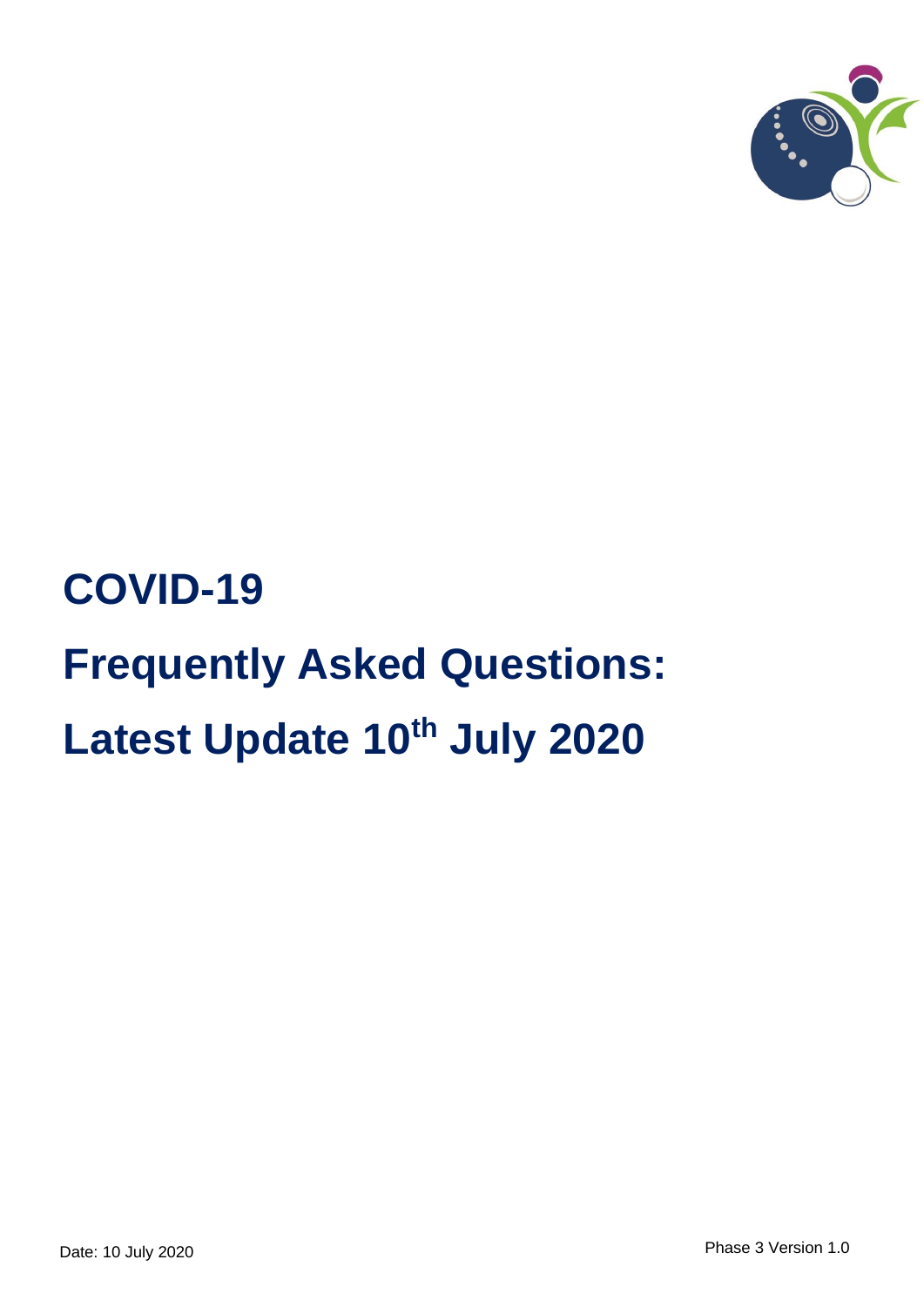

#### **UPDATES IN YELLOW**

#### **Players:**

#### 1. **Are Bowls Scotland recommending people go back to Bowls?**

*The Scottish Government, sportscotland or Bowls Scotland are not forcing clubs to re-open or any of our members to play bowls. If your club has the correct safety procedures in place and follows the information detailed in the Guidance document and as an individual you feel safe and have a desire to return to the bowling green, you can do so*

#### 2. **What is the Phase 3 Guidance for playing?**

*Bowling Activity Phase 3:*

• *Players can:*

- o *Practice individually or games/competitions with members of your own household*
- o *Play Games / Competitions with another 4 households per day (maximum of 8 people on a rink) where physical distancing can be maintained.*

*We will produce specific guidance on Junior (Under 16s) bowling activity in line with the Scottish Government and sportscotland guidance. This will be available to clubs as soon as possible.*

# 3. **Can over 70's bowl?**

*Yes. Players who are 70 and over can play but should follow current guidance to make their own decision about returning to the green* 

*[https://www.nhsinform.scot/illnesses-and-conditions/infections-and-poisoning/coronavirus-covid-](https://www.nhsinform.scot/illnesses-and-conditions/infections-and-poisoning/coronavirus-covid-19/coronavirus-covid-19-general-advice)[19/coronavirus-covid-19-general-advice](https://www.nhsinform.scot/illnesses-and-conditions/infections-and-poisoning/coronavirus-covid-19/coronavirus-covid-19-general-advice)*

#### 4. **I am shielding, can I now play bowls?**

*Yes, with caution. People who are shielding are permitted to undertake activities providing strict physical distancing is adhered to.*

#### 5. **I have a disability and require support; how can I return to the green?**

*Players who require personal support can bring a carer with them. Disability aids and wheelchairs must be sanitised before and after each session. If club equipment is to be used, prior permission along with instructions for use must be obtained*

#### 6. **I am classed as high risk; can I go and play bowls?**

*If you are at a higher risk, you should follow current guidelines to make your own decision about returning to the green. [https://www.nhsinform.scot/illnesses-and-conditions/infections-and-poisoning/coronavirus](https://www.nhsinform.scot/illnesses-and-conditions/infections-and-poisoning/coronavirus-covid-19/coronavirus-covid-19-general-advice)[covid-19/coronavirus-covid-19-general-advice](https://www.nhsinform.scot/illnesses-and-conditions/infections-and-poisoning/coronavirus-covid-19/coronavirus-covid-19-general-advice)*

#### 7. **Can I travel to my club to play bowls?**

*There are no restrictions on travel to your bowling club. Face coverings are mandatory (with limited exceptions) on public transport.*

*<https://www.gov.scot/coronavirus-covid-19/>*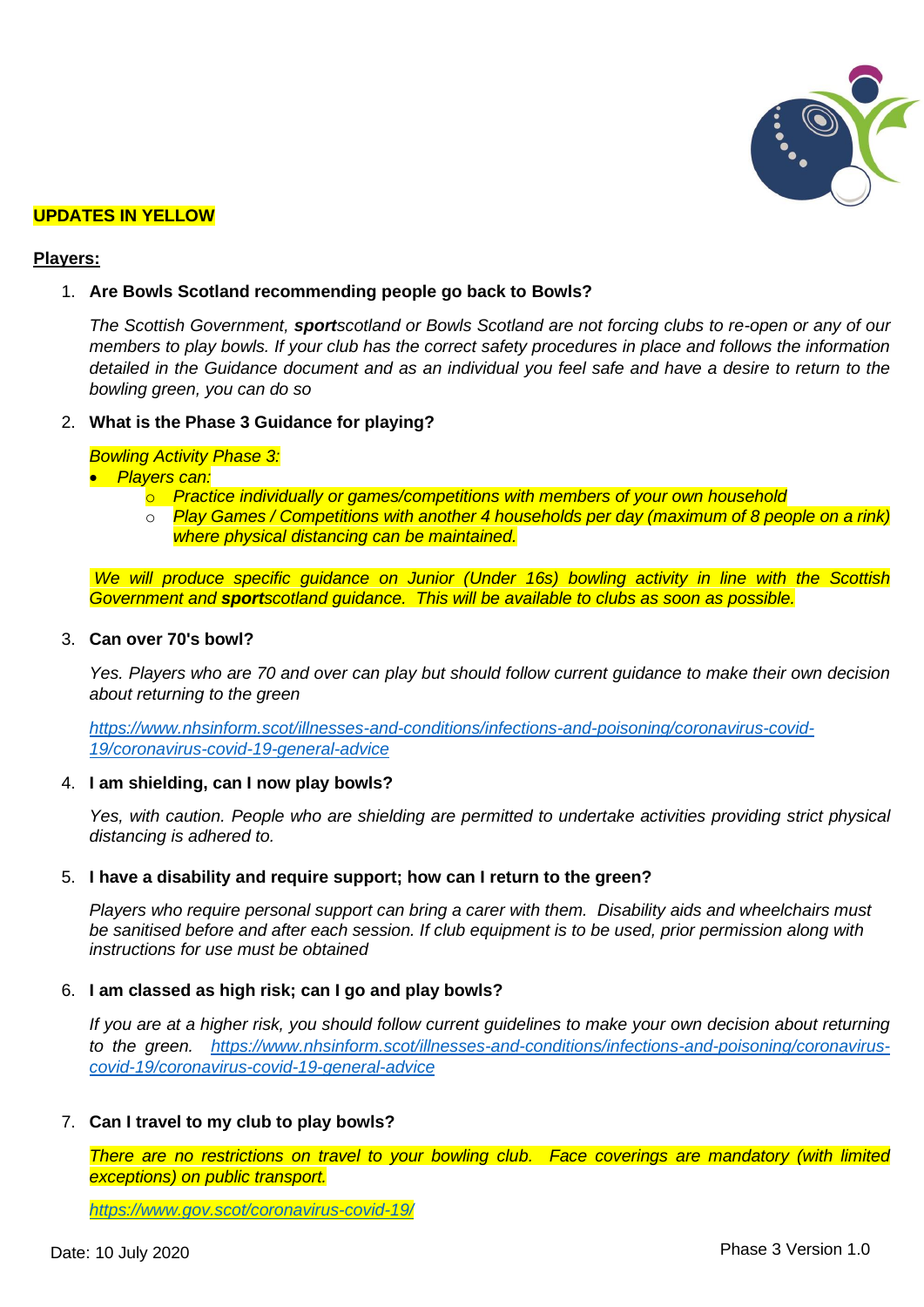

# 8. **I do not want to bowl this season due to the virus, can club force me to pay membership?**

*All clubs will require funds to continue to stay open, therefore we encourage you to continue to pay your membership fee if you can, even if you do not intend to play*

# 9. **Can someone 16 or under play without a parent/guardian?**

*We will produce specific guidance on Junior bowling activity in line with the Scottish Government and sportscotland guidance. This will be available to clubs as soon as possible.*

# 10. **Can I receive coaching?**

*Coaching is permitted if physical distancing can be maintained, and is in line with household numbers, physical distancing and good hygiene.* 

*A coach should not deliver coaching to more than 4 households (with a maximum of 15 Adults) at any one time or provide training to more than 4 households per day.* 

*When participating in training or coaching, where possible, avoid touching surfaces and sharing equipment and touching your mouth and face.*

*We will produce specific guidance on Junior (Under 16s) bowling activity in line with the Scottish Government and sportscotland guidance. This will be available to clubs as soon as possible.*

# **https://sportscotland.org.uk/covid-19/getting-coaches-ready-for-sport/**

11. **Can we run internal competitions and our Club Championships if we follow physical distancing?**

*Yes, but only internal club competitions may resume in line with bowling activity guidance but NO external club friendlies or competitions should take place at this time*

*Competitions must follow household, physical distancing, and hygiene guidelines. Individual bowling clubs should risk assess appropriately to ensure these procedures can be implemented for internal competitions.* 

#### 12. **Why can't we host external/open competitions?**

*To ensure players do not exceed the maximum number of households that they can play against in one day.* 

13. **If we choose to run our club championship will the 2020 winner be able to enter Stage 1 of the District Championships alongside our 2019 winner?**

*If a club chooses to play their Club Championship in 2020 it will be at the discretion of the Club to decide the method of selection for the National Championship Playdowns (Stage 1) in 2021*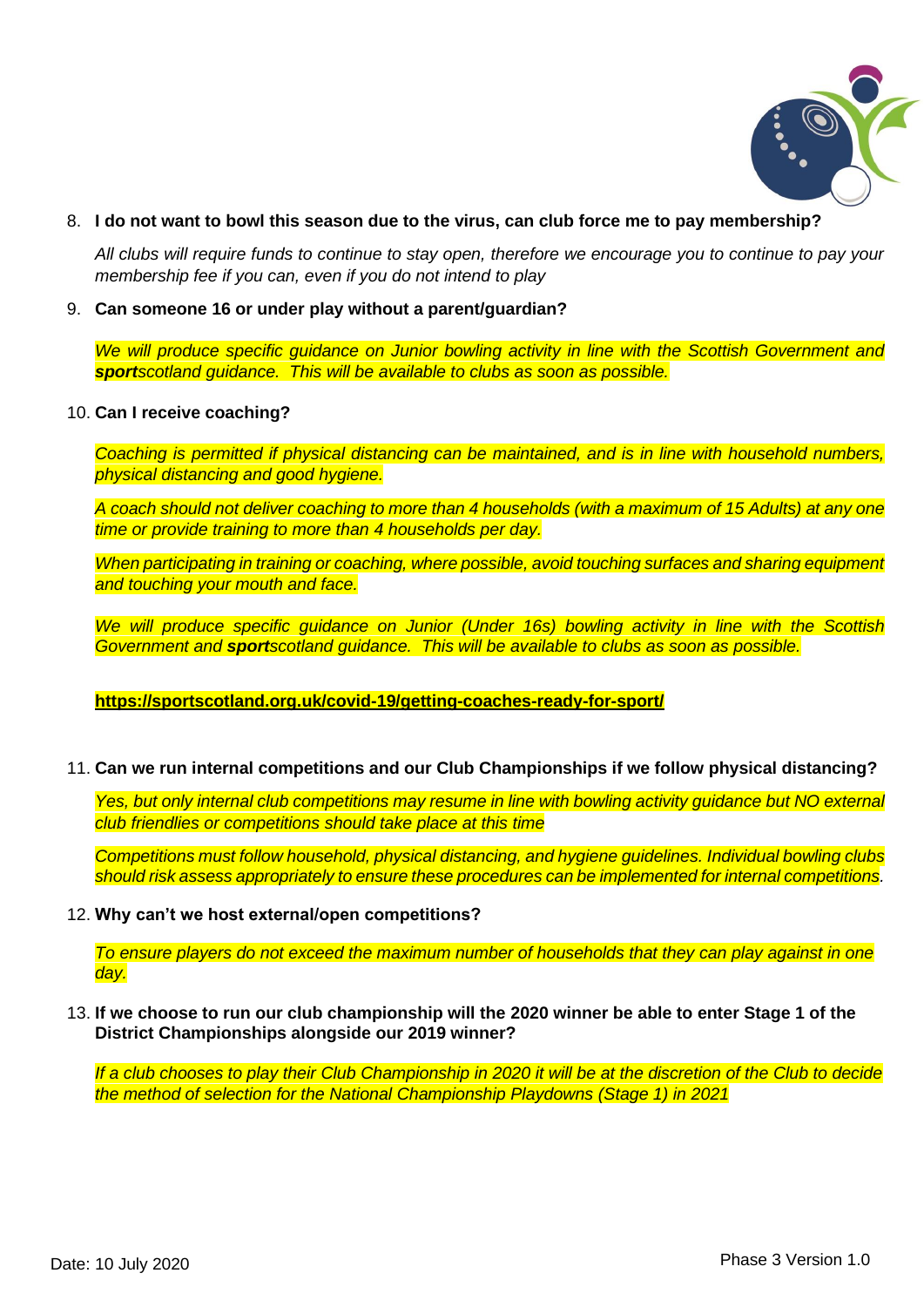

# **Preparing for Play & Facility Considerations:**

# 14. **How do we ensure good hygiene at the club?**

*Cleaning of equipment, hand and respiratory hygiene are core measures to be implemented and provision should be made for these.* 

*Clear guidance and plans are needed for cleaning of facilities and equipment, and waste disposal. For*  instance, common touchpoint surfaces (gates, door handles, handrails etc) should where possible be left *open but if not possible, regular cleaning with disposable gloves should be undertaken.*

*Make hand sanitizers or wipes available for use at entrance/exit to venue/facility where possible. Hand sanitiser should be at least 60% alcohol based and detergent wipes appropriate for the surface they are being used on. Cleaning products should conform to EN14476 standards.*

*A checklist for health, hygiene and cleaning considerations and actions is available here: [Getting](http://www.sportscotland.org.uk/covid-19/getting-your-facilities-fit-for-sport/)  [your Facilities Fit for Sport](http://www.sportscotland.org.uk/covid-19/getting-your-facilities-fit-for-sport/)*

*Further guidance is available at:*

*[Health Protection Scotland: General guidance for non-healthcare settings](http://www.hps.scot.nhs.uk/web-resources-container/covid-19-guidance-for-non-healthcare-settings/) [Health Protection Scotland: Cleaning in a non-healthcare setting](http://www.gov.uk/government/publications/covid-19-decontamination-in-non-healthcare-settings/covid-19-decontamination-in-non-healthcare-settings) [Health Protection Scotland: Hand hygiene techniques](http://www.hps.scot.nhs.uk/a-to-z-of-topics/hand-hygiene/)*

# 15. **Can toilets in the club be open?**

*Yes – toilets and throughways may be open, but clubs should risk assess if access to the toilets can be done safely and in line with good hygiene and physical distancing.*

*Clubs need to consider the preparation and access of the toilets, as well as informing members of the process for accessing.* 

*More information can be found here: [https://www.gov.scot/publications/coronavirus-covid-19-public-and](https://www.gov.scot/publications/coronavirus-covid-19-public-and-customer-toilets-guidance/)[customer-toilets-guidance/](https://www.gov.scot/publications/coronavirus-covid-19-public-and-customer-toilets-guidance/)*

*Additional information is available in Number 14 FAQ*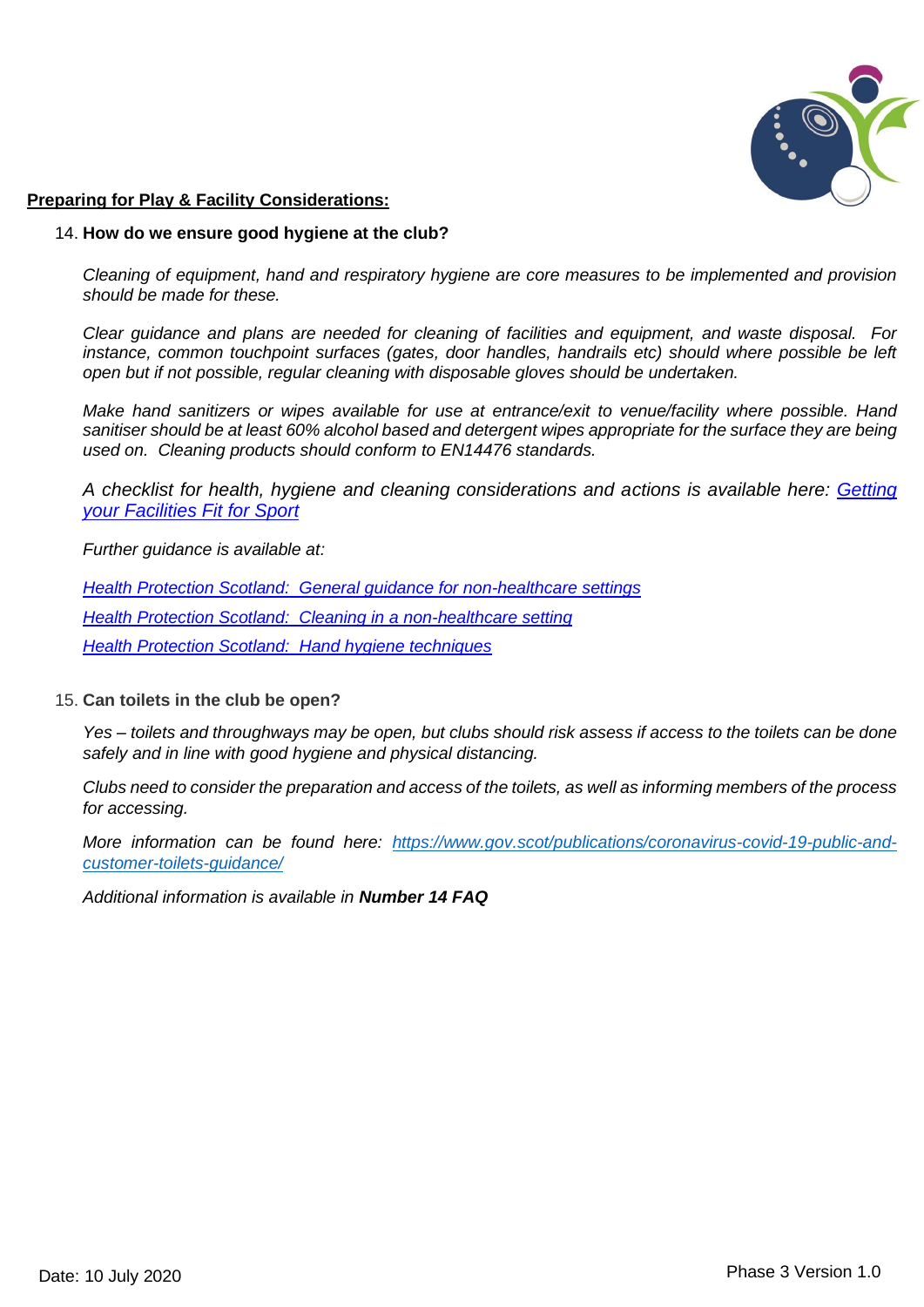

# **16. Can we open our bar?**

*Yes, both outdoor and indoor hospitality can resume (on the 15th July for indoor) but clubs must risk*  assess to determine if operating the bar can be done safely and in line with good hygiene and physical *distancing.* 

*Clubs must check their operating plan and licensing agreement*

*Clubs need to consider:*

- *No standing – all customers seated*
- **Face coverings by staff**
- *Clear systems for safe ordering and payments*
- *Clear systems for safe use of toilet facilities*
- *Use of screens between seating areas*
- *Good ventilation*
- *Good signage*
- *Reduced noise measures e.g. no background music, to reduce need for customers to shout*
- *Clear messaging on need to provide contact details to support Test & Protect*

*More information is available in Number 14 FAQ and here:*

*<http://www.gov.scot/publications/coronavirus-covid-19-tourism-and-hospitality-sector-guidance/>*

# 17. **What do we need to consider if bar staff and cleaners are on furlough?**

*Clubs should decide when it is the appropriate time to return staff to work from the Coronavirus Government Job Retention ('furlough') scheme.*

*A furloughed employee can take part in volunteer work if they do not provide services to or generate revenue for or on behalf of or linked to your club/organisation.*

*Clubs should follow HMRC guidance around this. More information can be found here: <https://www.gov.uk/coronavirus/business-support>*

# 18. **Why do we need to book members into the green, spectating and bar area?**

*If there is a further outbreak of COVID-19, by asking members/players to book in and knowing who has been at the club it will help quickly identify and isolate, thus avoiding a return to lockdown. Test and Protect, Scotland's approach to implementing the ['test, trace, isolate, support](https://www.gov.scot/publications/coronavirus-covid-19-test-trace-isolate-support/pages/3/)' strategy is a public health measure designed to break chains of transmission of Coronavirus (COVID-19) in the community. <https://www.gov.scot/coronavirus-covid-19/>*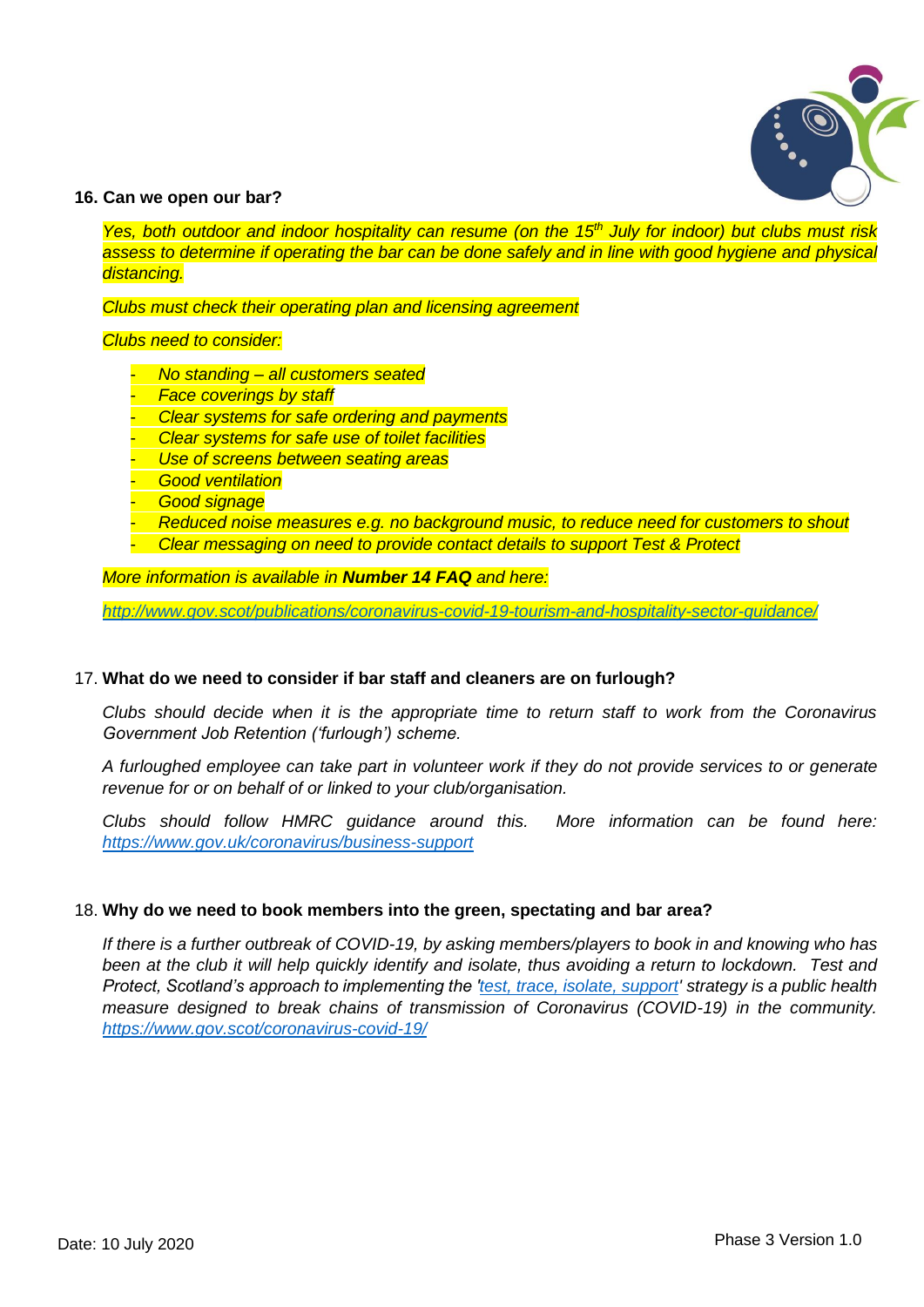

# 20. **How do clubs contact members about playing including those who do not have online access and organise playing time?**

*Clubs should use the appropriate method of communication for their members, whether this is via social media, club website, email or by phoning members. Whatever the method of communication, a booking system and log should be implemented to ensure a log of attendance at the green is in place. This will support contact tracing, if required. A booking template is available on the Bowls Scotland website*

# 21. **How often should mats and jacks be cleaned?**

*Cleaning products must be made available by the club. Players must use the cleaning products after each game to cleanse all mats and jacks (ensure these are completely dry of disinfectant before use on the green again).*

*Mats and jacks should be cleaned additionally at the end of the day and before the start of sessions the following morning*

# 22. **Are there an any insurance implications with opening?**

*Clubs should check with their insurance provider and put any additional measures in place as per their insurance company's recommendation (for example player disclaimers).*

# 23. **Should we monitor player compliance at the green?**

*Clubs need to do what works for them and their environment. This might be having a club volunteer oversee sessions or a trust policy in place and encouraging members to be vigilant and take responsibility*

# 24. **Can we share our ideas on social media?**

*Yes - Clubs are encouraged to think creatively about how best to make their sport or activity possible within the guidelines, and we would love to hear from you.* 

# 25. **Can clubs allow people to watch play on the green?**

*Bowling clubs can allow access for people to watch bowling on their greens ONLY if:*

- *Physical distancing can be maintained for example:*
	- o *No more than two to a bench*
	- o *Benches must be at least two meters apart*
- *Good hygiene is maintained for example:*
	- o *Benches are cleaned after every use*
- *Clubs can accommodate the additional numbers and ensure physical distancing remains (including standing and seated spectators)*
- *Clubs can ensure spectators will adhere to the all other Bowls Scotland and club guidance*

*Spectators under the age of 16 should be accompanied by a parent/guardian at all times*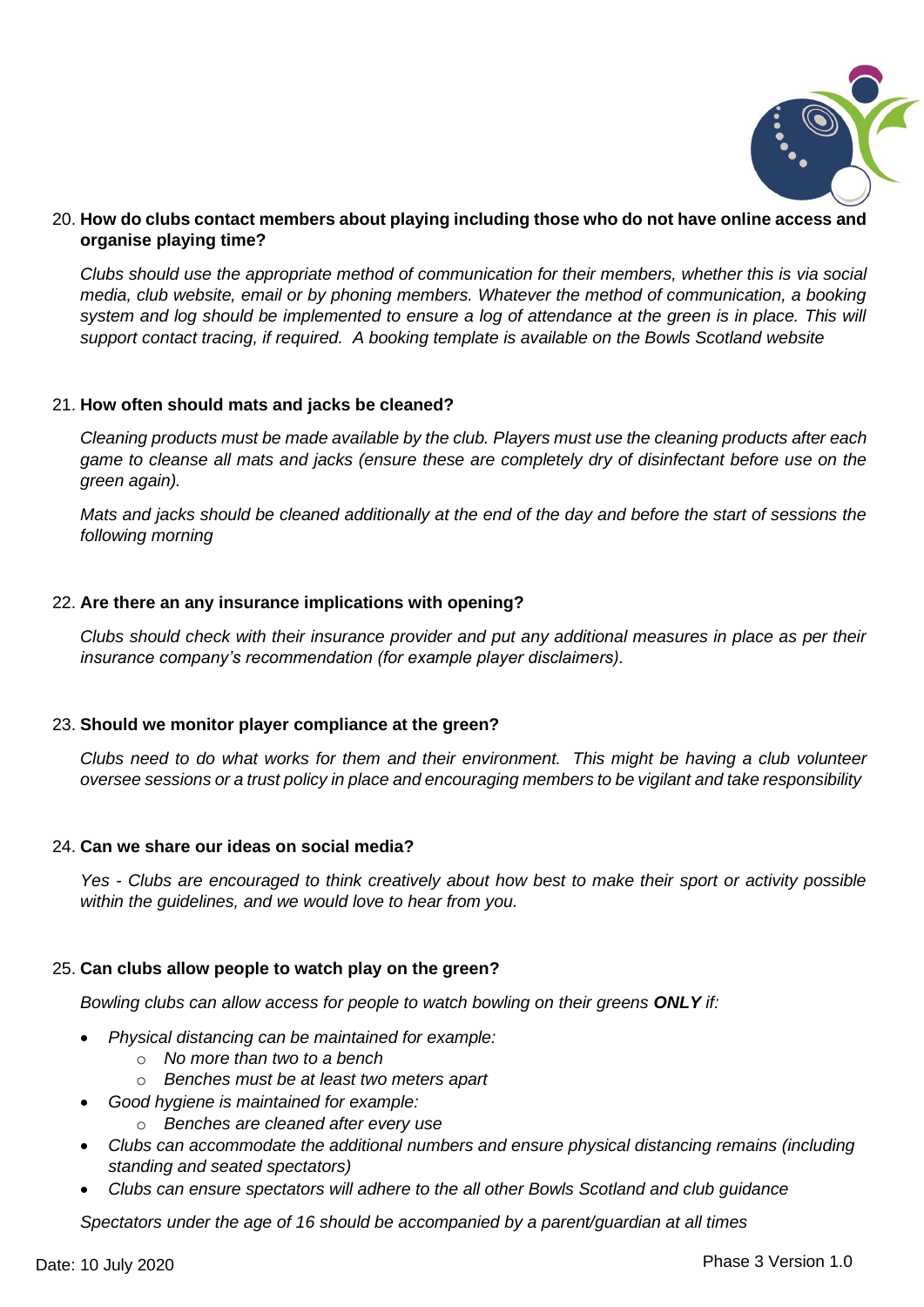

# 26. **What if club members do not comply with the rules?**

*We expect all club members to comply with club rules and Scottish Government guidance. If a member is not deemed to have followed club rules, it is up to individual clubs to take the necessary action.*

# 27. **What is the recommended gap between sessions to allow a safe change over?**

*Clubs should allocate a minimum of 30 minutes between 'booking slots' to minimise the number of players arriving and leaving at any one time and allow for any shared equipment to be sanitised by those finishing play and for those arriving prior to commencing their session*

# 28. **How do we hold a committee meeting to discuss this and other matters?**

*We recommend clubs continue to host meetings online, by phone or email. Bowls Scotland has advice on online platforms, please contact your National Development Officer for more information.*

*Club meetings can take place within the clubhouse dining/bar area only if Scottish Government hospitality guidance, physical distancing, household rules and good hygiene are maintained.* 

# 29. **The committee do not want to open the club, however members still want to play?**

*It is entirely up to club if they open or not, there is no urgency to return to the green. We understand that members might want to get back to bowling as soon as possible so we would ask clubs to keep communicating with their members and encourage them to be patient and understand your decision not to open. In time when restrictions are lifted, this may make it easier for both clubs and players to get back on the green*

# 30. **Our club has only one entry and exit how can we structure how people access/leave the green?**

*Clubs should look at the template on Green Layout which outlines additional support in this area. Clubs should consider how to support any player with mobility issues*

# 31. **Can benches and bins be used around the green?**

*Benches are permitted for the following reasons ONLY:*

- *Players changing shoes*
- *Players preparing or finishing play*
- *Spectators*
- *As part of offering an outdoor bar service*

*Benches should only be used if good hygiene and physical distancing can be maintained.*

*Bins may be provided but should be regularly checked, cleaned/sanitised, emptied and disposed of using appropriate personal protective equipment.*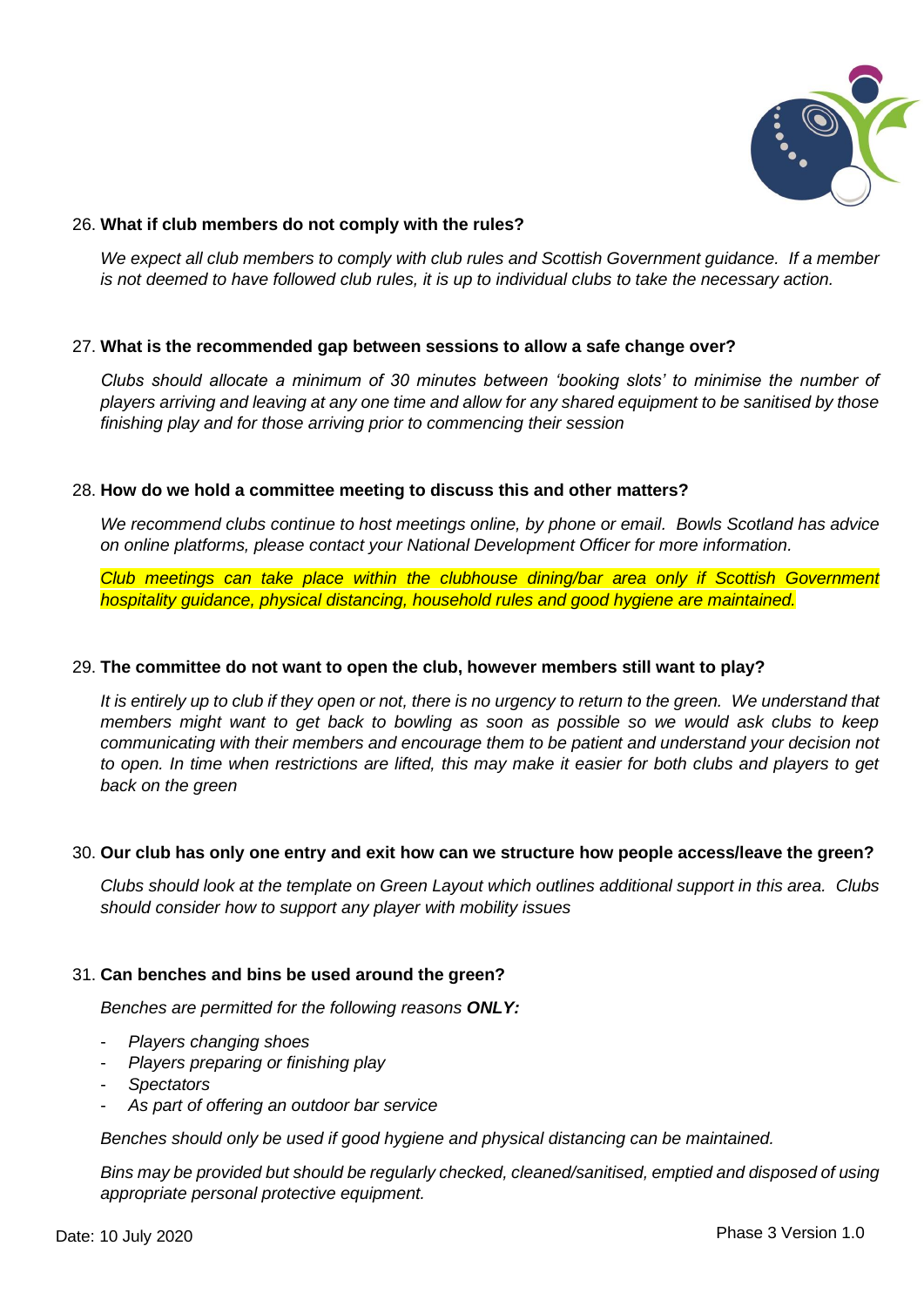

# 32. **Will first aid cover be available at the club?**

*Clubs should risk assess if First Aid is to be provided and is accessible within the club house (this include updating the first aid equipment for COVID-19 and First Aiders have undertaken appropriate additional training).*

*Access to indoor First Aid facilities by players should be limited (for example a club volunteer/staff where possible should administer First Aid outside).*

*Clubs should ensure they have players emergency contact details and inform them of how First Aid is accessed.*

*<https://www.sja.org.uk/get-advice/first-aid-advice/covid-19-advice-for-first-aiders>*

# 33. **How do members get their bowls if they are in the locker?**

*The clubhouse and locker room facilities will remain closed and should not be accessed/used by players. Limited essential access for example to remove bowls and shoes etc may be allowed by the club and should be coordinated appropriately e.g. if the key holder looking after the facility placed the items outside for collection, but clubs should risk assess and ensure appropriate measures in place*

# 34. **Are we allowed to have potential new members play?**

*It is entirely up to clubs. It is quite feasible that there may be non-members from your local community that wish to use bowls as part of their daily/weekly exercise. If new members want to participate then this may be an opportunity to introduce them to bowls as long as guidelines are followed*

# 35. **What other checks should we do prior to opening?**

*Please see the general guidance for bowling activity on our website which includes templates and additional information*

# 36. **I am a coach and need my PVG, how do I do this?**

*We are in the process of confirming the PVG procedures with our processing body Volunteer Scotland Disclosure Services (VSDS). We are hopeful that we will be able to restart PVG processing within the next month.* 

*If there are any urgent safeguarding issues or concerns, these should be reported to: safeguarding@bowlsscotland.com*